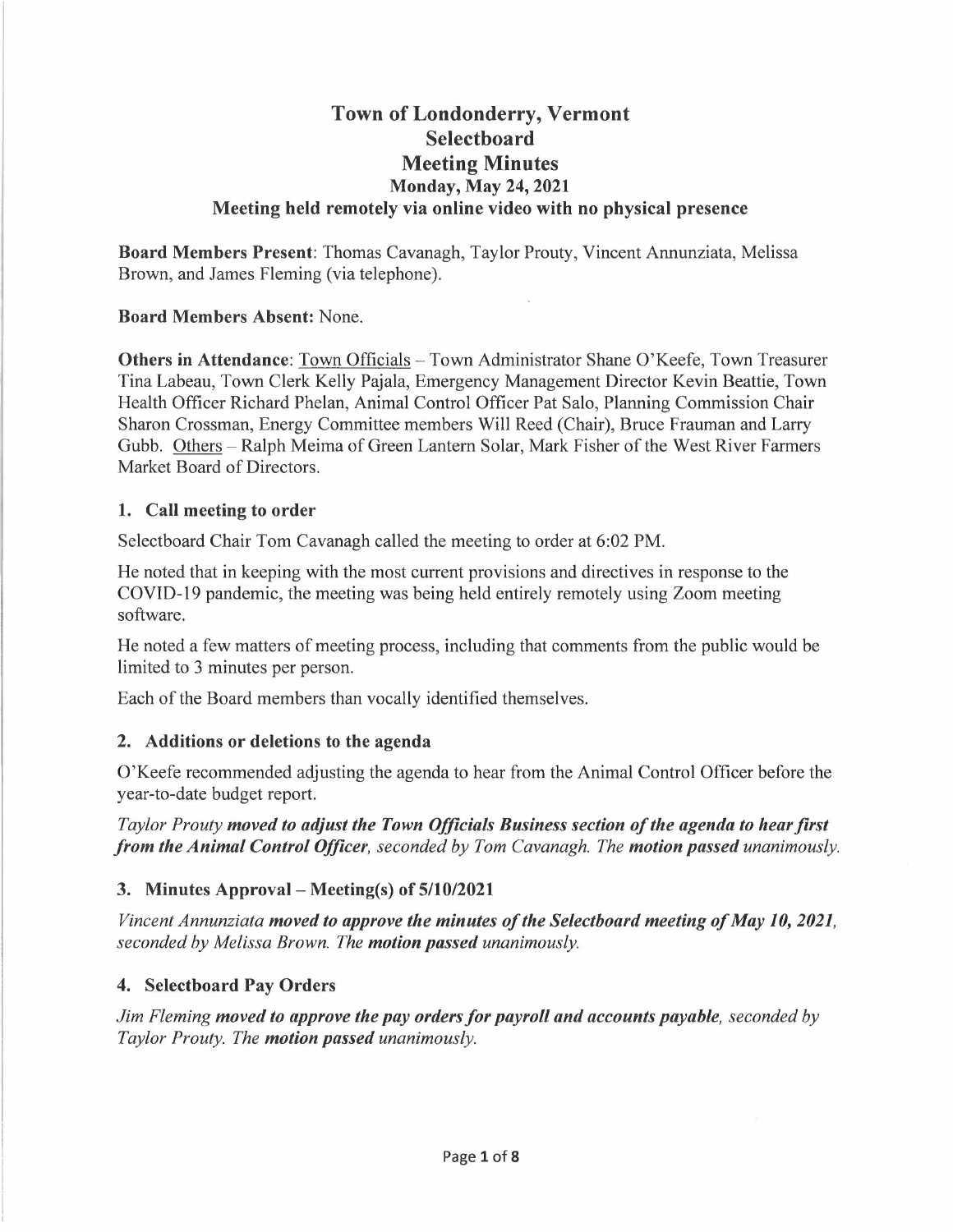### **5. Announcements/Correspondence**

Shane O'Keefe mentioned that the kickoff meeting for Tom and Judy Platt's post office building elevation project has taken place and that he had received a proposed construction schedule. He also noted that he has extended the deadline for submission of bids for the Town Hall restoration project to June 2 due to feedback from the three contractors who attended the mandatory pre-bid meeting regarding availability of subcontractors.

O'Keefe noted correspondence included in the Board's meeting packet was as follows:

- The final report on the One Londonderry initiative.
- An amended discovery and dispute resolution stipulation regarding the case of Emanual Contos v. Town of Londonderry.
- Revised Overweight Vehicle Notice to be included with Excess Vehicle Weight Permits that requests compliance with speed limits.

Tina Labeau mentioned that the Town Clerk and Treasurer's offices would be closed June 21 - 25, but other office staff would be available.

### **6. Visitors and Concerned Citizens**

Rich Phelan mentioned that next Monday is Memorial Day and noted that we all should take the time to stop and think about the ultimate sacrifice 1,354,664 men and women in the armed services have given to make this world a safer place for someone else; not just on Memorial Day, but every day.

He also asked about when the Board would once again have in-person meeting. Cavanagh mentioned it would be discussed later by the Board.

### **7. Town Officials Business**

### **a. Animal Control Officer - Update on recent dog matters, and discuss revising the Dog Ordinance**

Pat Salo spoke to the Board about resolution of recent dog concerns in the vicinity of magic Circle.

With regard to the existing Dog Ordinance, he stated that the existing ordinance was adequate for his needs. O'Keefe noted that the Vermont League of Cities and Towns has a model ordinance for towns to use.

Melissa Brown inquired about relooking at all Town ordinances and policies periodically.

Cavanagh recommended reviewing the VLCT model at a future meeting and seeing if there are changes that should be made.

### **b. Town Treasurer - Year-to-date budget review**

Tina Labeau reviewed the year-to-date budget with the Board. She mentioned that were pretty much on track so far and with two months left in the year she predicts a surplus. She offered for Board members to forward questions whenever they like, and Brown asked to schedule a time to discuss the budget with Labeau.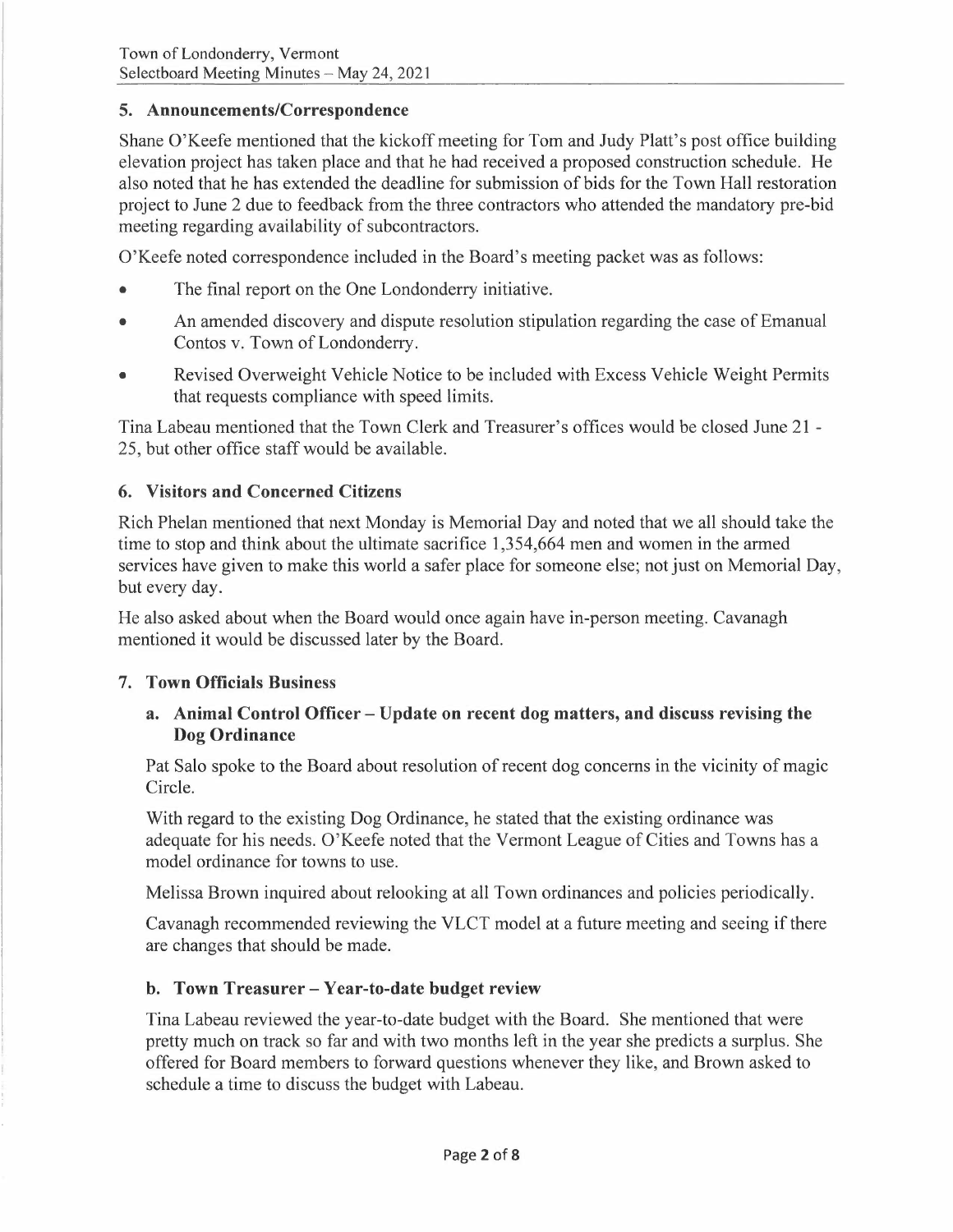### **c. Planning Commission - Monthly update**

Sharon Crossman mentioned that the Commission is still seeking another member. Regarding projects she noted as follows:

- Regarding the Town Hall restoration project there was a pre-bid meeting earlier in the month, and the time for submitting proposals has been extended into June due to a shortage of contractors and subcontractors.
- The water-wastewater project is still underway and noted that there is better potential for system sites in the south village. One site in particular needs better information on soils and property acquisition.
- On the American Rescue Plan Act, she thanked Pajala for keeping people abreast of public meetings on the program and looks forward to additional information.
- The Town received four proposals for the north village master planning project, and a proposal review team reviewed three of them and conducted interviews. This was discussed later in the meeting.

### **d. Energy Committee - Consider solar array project on former Town septage field**

Energy Committee member Larry Gubb discussed the committee's efforts to develop a solar array at the former septage fields behind the Transfer Station, and spoke to some of the challenges to do this, particularly the timeframe necessary to take advantage of better financial incentives.

Ralph Meima of Green Lantern Solar, the solar developer that has been working with the Committee, discussed the proposal he had submitted, which called for the company to handle all aspects of permitting and installing the 500 kW array and paying to the Town an annual rental fee with annual adjustments, with an alternative for a single up-front payment to the Town.

Meima stated that the upper field is a very good site for solar development, but because of the tight time frame an application and notice is required by July 1<sup>st</sup> in order to receive a Certificate of Public Good by September 1<sup>st</sup>.

There was discussion about the provisions of the proposal, including rental amounts as well as solar taxes. Frauman noted that this is likely the only reasonable use of the property, and the income can offset other site and off-site Town expenses.

In response to a question from Prouty, Meima confirmed that removal of the array at the end of the useful life of the facility would be both a permit and lease condition. O'Keefe noted that a lease agreement had been received that day but had yet to be reviewed. He added that normally the town would conduct a public solicitation for this sort of development, but that time did not allow for that. He noted that the Town Attorney was familiar with this same lease agreement for another community, and recommended that the Board task the Energy Committee with negotiating further with GLS on the agreement on behalf of the Board.

Meima clarified that after September  $1<sup>st</sup>$  the net metering credit from 13.5 to 11.5 cents per kilowatt hour, which may make projects of this type unfeasible. He also described the proposal and the lease agreement, and also the schedule for various responsibilities. He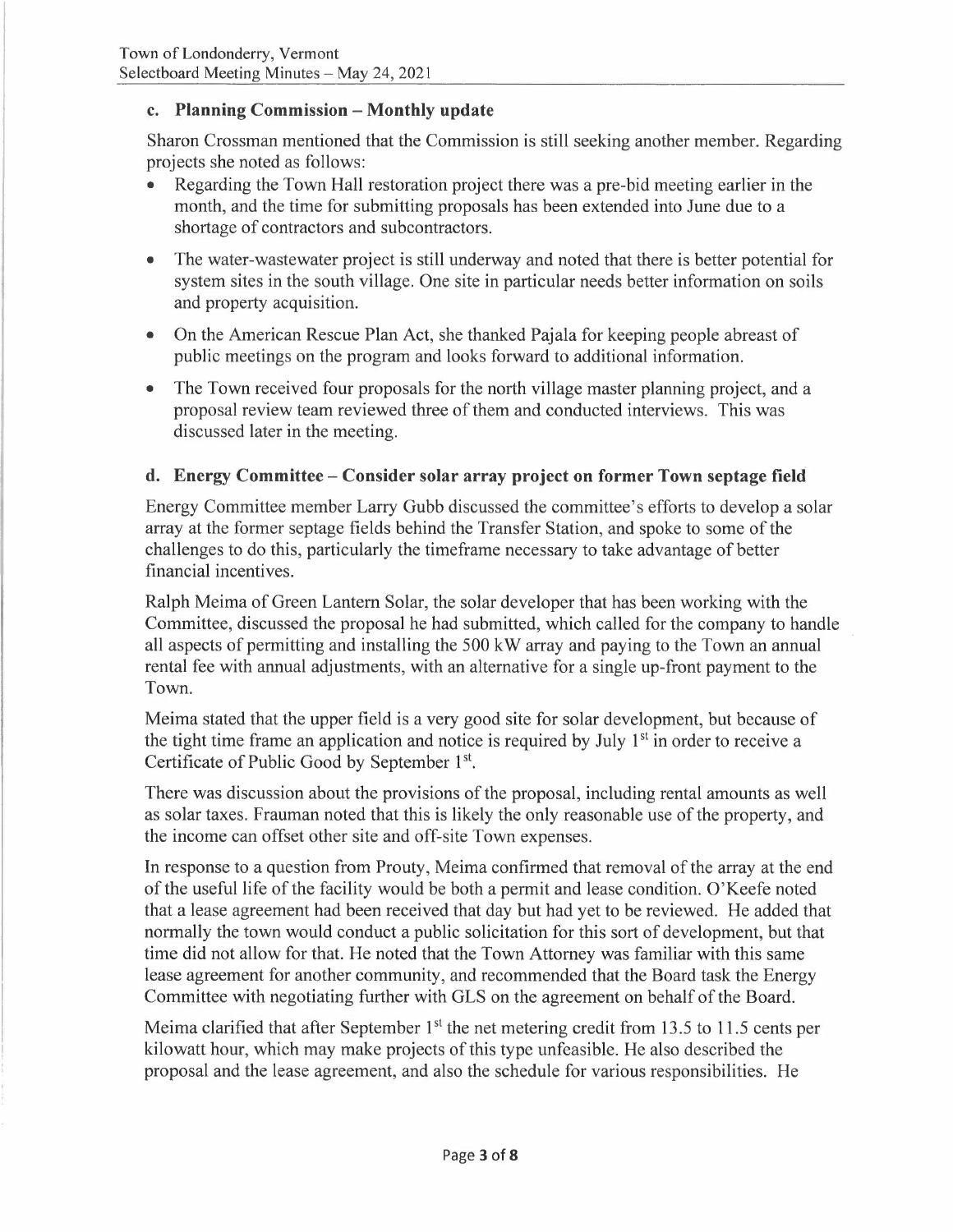stated that while the acceptance of a proposal would need to in place to proceed further, but the lease would not be required until September.

Discussion about other communities with solar array was discussed. Public input on the project was also discussed.

The various financial benefits of the project were discussed, including the Town as an offtaker or net metering customer from this or another array facility.

O'Keefe noted that a "joint letter of support" would be needed from the Board and the Windham Regional Commission to qualify as a preferred site before the Public Utility Commission.

Will Reed expressed strong support for the project despite the expedited nature of it and encouraged the Board to accept the proposal.

*Taylor Prouty moved to accept, in concept, a proposal from Green Lantern Solar to construct and operate a 500 kilowatt solar array on the northerly of the two former septage fields located on parcel 103010.000, subject to further negotiation of provisions of the offer by the Energy Committee, and subject to final approval of any agreements by the Board, seconded by Melissa Brown. The motion passed unanimously.* 

### **e. Selectboard - adopt Rules of procedure**

Following up on the discussion from the previous meeting, O'Keefe mentioned that the structure of the Rules did not easily provide for a way to ensure that motions were made at the beginning of a specific agenda matter, and suggested that some topics may not be best served with a motion to begin discussion. Beattie noted that the way the Chair has been asking for discussion before calling a vote was satisfied his issue raised at the previous meeting.

Brown suggested in the future that new Board members receive a copy of the Rules of procedure, and also that agendas contain information about whether there is to be an action, or just discussion. Prouty pointed out the agenda includes careful wording about what is being proposed for each agenda item.

O'Keefe suggested that the Board could post the meeting packet on the Town website so that the public has access to the meeting information at the same time as the Board. It was agreed that this was a good way to proceed going forward, and that the posted agenda would include a notation that further information is available on the Town's website.

*Vincent Annunziata moved to adopt the Selectboard Rules of Procedure, seconded by Taylor Prouty. The motion passed unanimously.* 

### **8. Transfer Station/Solid Waste Management**

### **a. Updates**

Cavanagh mentioned that Dana Griswold has given notice of resignation for the Sunday parttime position effective June 27 due to other work commitments, so recruit for a replacement should begin.

He also noted that we may have found a company to pick up bottles, cans, and plastic containers, and he'll report back this.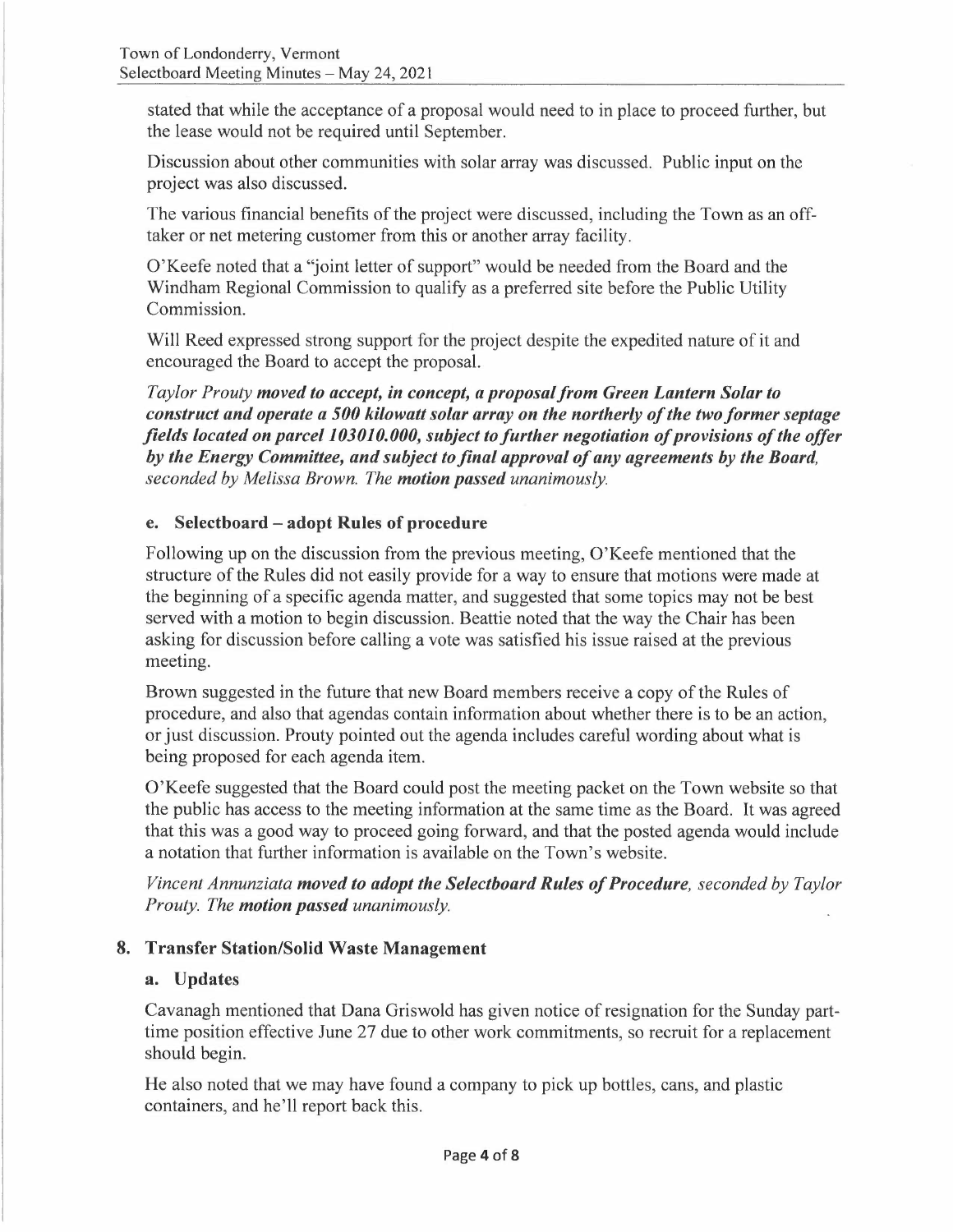#### **9. Roads and Bridges**

#### **a. Updates**

None.

### **b. Review bids and award contract for FY2022 Winter sand**

It was noted that only one response was received in response to the Town's Invitation to Bid, from Hunter Excavating, and the cost is higher than the previous year.

|                         | FY 2021               | FY2022             |
|-------------------------|-----------------------|--------------------|
| 4,000 yards (delivered) | \$14.50/cy (\$58,000) | \$17.00 (\$68,000) |
| 4.000 yards (picked up) | \$14.00/cy (\$56,000) | \$18.00 (\$72,000) |

Labeau noted there is \$45,000 in the FY2022 budget for sand, and Prouty mentioned that there will be sand left. Increased costs are likely due to uncertainties with fuel prices, which are higher than this time last year.

*Taylor Prouty moved to accept the bid from Hunter Excavation/or FY2022 supply of winter sand, and to authorize the Town Administrator to execute any documents necessary for the hiring of the contractor to conduct the necessary work, seconded by Jim Fleming.* 

O'Keefe noted that he would use a previously approved contract.

*The motion passed unanimously.* 

#### **10. Old Business**

#### **a. Consider rescission of 7/15/2020 Emergency Health Order requiring wearing of protective face masks**

Given recent changes to the State of Vermont emergency orders on COVID-19, the Board discussed whether to lift the emergency order requiring face masks. Cavanagh noted that vaccinated people are no longer required to wear a mask indoors or outdoors. Beattie confirmed this and supported rescinding the order, but noted that there is some discord out there and that businesses still have their choice to require masks, and there is good reason for them to do that. He added the Governor is close to removing all restrictions due to the high vaccination rates

It was agreed that local businesses need support with whatever choices they make as to continued mask wearing requirements.

*Vincent Annunziata moved to rescind the emergency health order requiring wearing of protectivefacemasks, as adopted on July 15, 2020, seconded by Taylor Prouty. The motion passed unanimously.* 

Cavanagh asked that the public be polite and respectful of all businesses in town on whichever way they go with this.

### **b. Discuss illegal footbridge on Brophy Lane (TH26)**

Cavanagh spoke about his and Prouty's meeting with representatives of the National Forest Service and their interest in having an illegally constructed bridge within the Town's rightof-way removed. Prouty gave some background on the bridge, noting that was built roughly a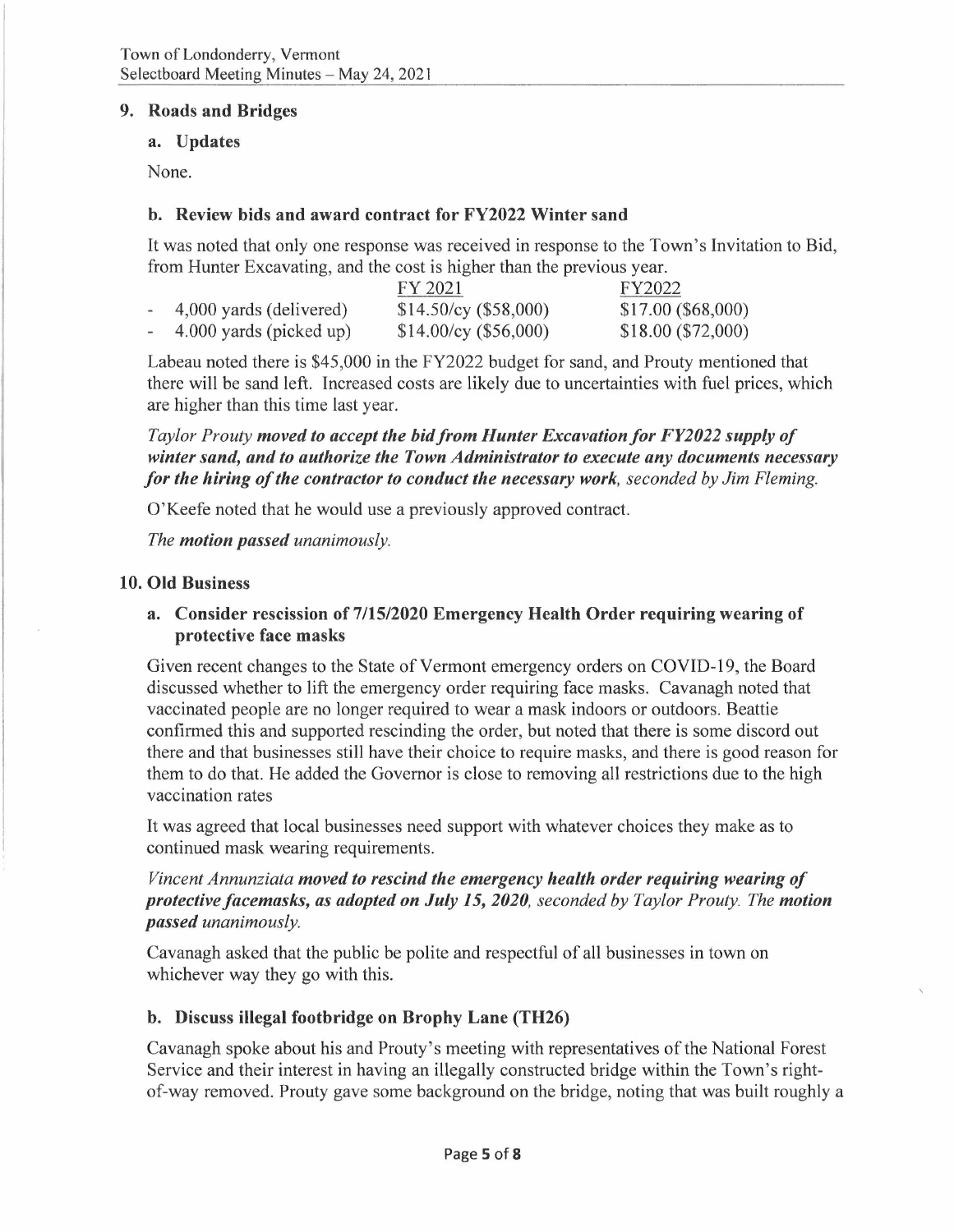year and a half ago, and that the NFS has concerns about it and access to its property. It was noted that the bridge is not safe. O'Keefe suggested that if the bridge is removed proper signage ensuring that drivers know there is no crossing at the location be erected. Town Road Crew handling the bridge removal and placement of physical barriers was also discussed.

*Taylor Prouty moved to direct the Road Crew to remove the bridge at the end of Brophy Lane and to install conforming signage for the vehicular end of the road, seconded by Vincent Annunziata. The motion passed unanimously.* 

### **c. Award contract for north village main street study and master plan**

Crossman described the solicitation process for this effort, which is funded by a Municipal Planning Grant. She noted that there was an interview committee made up of two Planning Commissioners, a Selectboard member, a community volunteer involved in the One Londonderry effort, and the Town Administrator which made recommendations to the Planning Commission. Submissions were received as follows:

- Stevens & Associates, Brattleboro, VT \$21,750
- PlaceSence, Hartford, VT \$24,200
- Fairweather Consulting, New Paltz, NY \$24,200
- Lisa Davis Associates, Killington, VT \$23,500 (withdrawn early in review process)

She stated that both the review committee and the Commission agreed that Stevens  $\&$ Associates met and exceeded all of the components of the selection and evaluation criteria within the maximum project budget. Crossman added that Stevens & Associates emphasized community engagement and expertise with implementation efforts.

*Taylor Prouty moved to accept the proposal from Stevens & Associates to provide consultant services for the North Village Main Street Study and Master Plan, which is funded by a Municipal Planning Grant awarded by the Vermont Department of Housing and Community Development, and to authorize the Town Administrator to execute all necessary documents to employ this consultant, including a service contract after review by the Town Attorney, seconded by Jim Fleming. The motion passed 4-0-1, with Vincent Annunziata abstaining.* 

Crossman thanked the Board and encouraged everyone on the community to actively participate and provide input for this important project.

### **d. Award contract for resurfacing Pingree Park tennis court**

Parks Board Chair Kelly Pajala noted that the Parks Board has reviewed the one bid received for the resurfacing and relining (for both tennis and pickleball) from Advantage Tennis in the amount of \$13,200, and is requesting that the Selectboard accept it. She noted that the bid is \$3,200 more the budgeted amount of the project but that there are two possible ways to address this: one is to possibly raise funds from pickleball players who will now have pickleball lines painted, and the other is to tap existing year funds to cover the 25% deposit amount. She added that the FY2021 budget for parks maintenance has a significant surplus due to COVID-19 closures.

Pajala clarified that the proposal will not include fixing the fence, but hat could be handled separately. She added that is has been about 6-7 years since repairs were last made, costing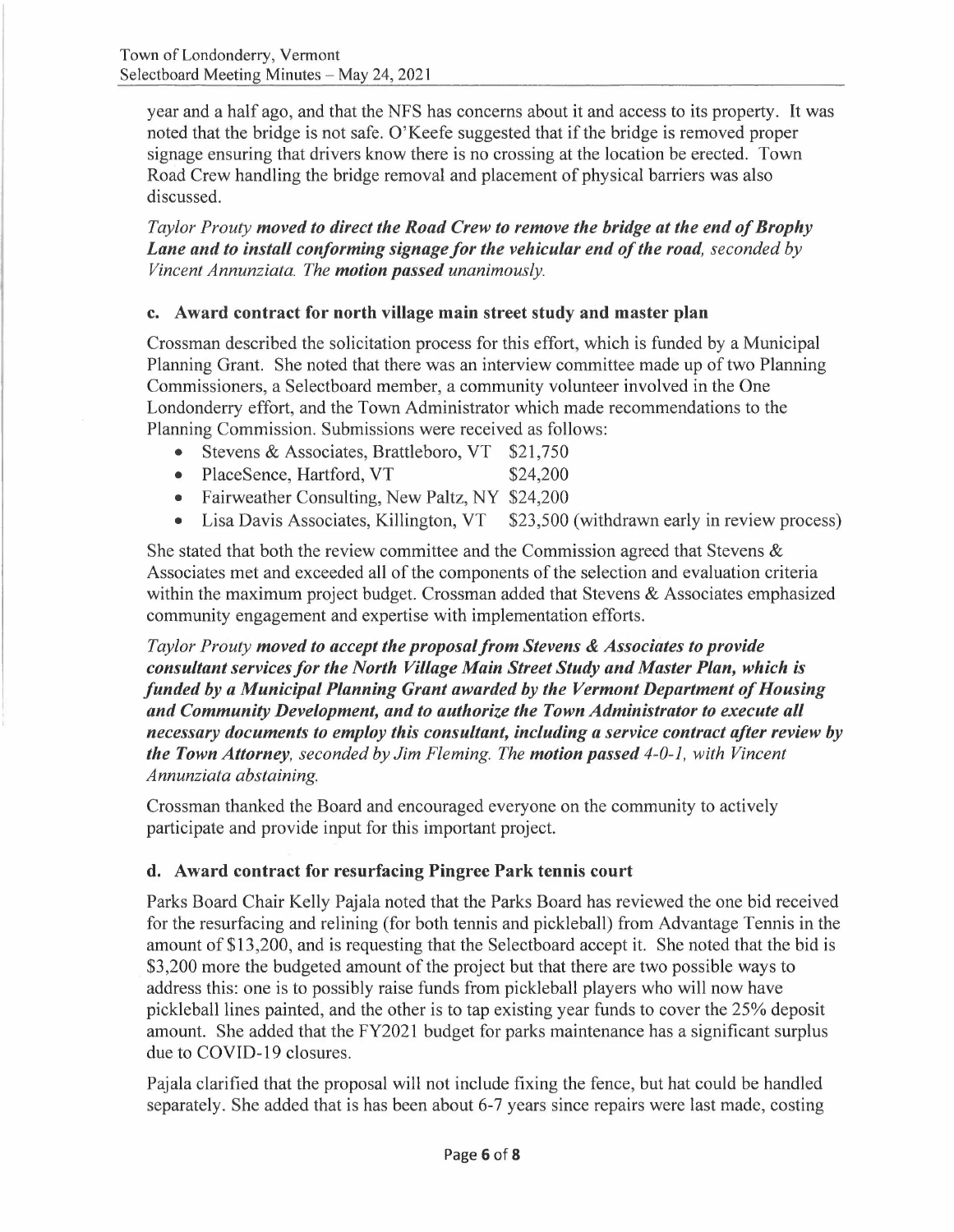somewhere between \$8,000 and \$10,000. It was noted that the cost of repair work such as this is very expensive at this time and competing contractors are too busy to bid the project.

*Melissa Brown moved to move to accept the bidfromAdvantage Tennis Inc.for repair and resurfacing of the tennis court at Pingree Park, and to authorize the Town Administrator to execute any documents necessary for the hiring of the contractor to conduct the necessary work, seconded by Vincent Annunziata. The motion passed unanimously.* 

### **e. Consider contract with the Windham County Sheriff's Office for FY22 policing services**

The need for some changes to the proposed contract as suggested by the Town Attorney was discussed, and that this can be handled at an upcoming meeting pending the outcome of discussions with the Sherriff.

O'Keefe mentioned that the contract allows for the Town to adjust the priorities to be addressed by the Sherriff's Department in the community as necessary. Community contacts are specified in the contract, and at present the Selectboard and the Town Administrator are listed. Cavanagh volunteered to be the Selectboard lead on this, and both Annunziata and Fleming said that they could be backups. O'Keefe mentioned that payment schedules need to be addressed due to fiscal year matters.

It was agreed to address this matter further at the next meeting.

## **f. Discuss special Town Meeting on retail cannabis and local option tax**

Pajala confirmed that there was agreement to address this again after the rescheduled Town Meeting. She noted that there are two things that could influence the date of a special Town Meeting. The Board of Civil Authority must conduct a purge of the Voter checklist, but this can't be done within 90 days of an election. And Bill S.25 provides that if the Town does not hold a vote on cannabis sales by a certain date in 2023, then the Town will by default be considered to have opted in to cannabis sales. She also discussed votes on retail cannabis and/or integrated cannabis licensees.

Pajala clarified that the rule-making process is underway but is delayed and is therefore not complete, leaving many questions unanswered. She suggested having more than one informational session, and mentioned that the Town Meeting would have to take place after August 9<sup>th</sup>. She also clarified that this year, due to pandemic-related statute changes towns can vote on other questions by Australian ballot as appropriate.

Consideration of a local option tax was also discussed. It was noted that except for some license fees similar to liquor permits, the only way the Town can benefit financially from cannabis sales is through the establishment of a local sales tax. Cavanagh suggested this take place at the same Australian ballot vote so that the connection can be made clear.

Pajala mentioned that because the vote would be by Australian ballot the Board can decide to mail ballots to everyone, and early voting would also be available. She and the Board discussed various options for a Town Meeting date.

*Jim Fleming moved to hold a special Town Meeting, to be held by Australian Ballot, on September 17, 2021, seconded by Taylor Prouty. The motion passed unanimously.*